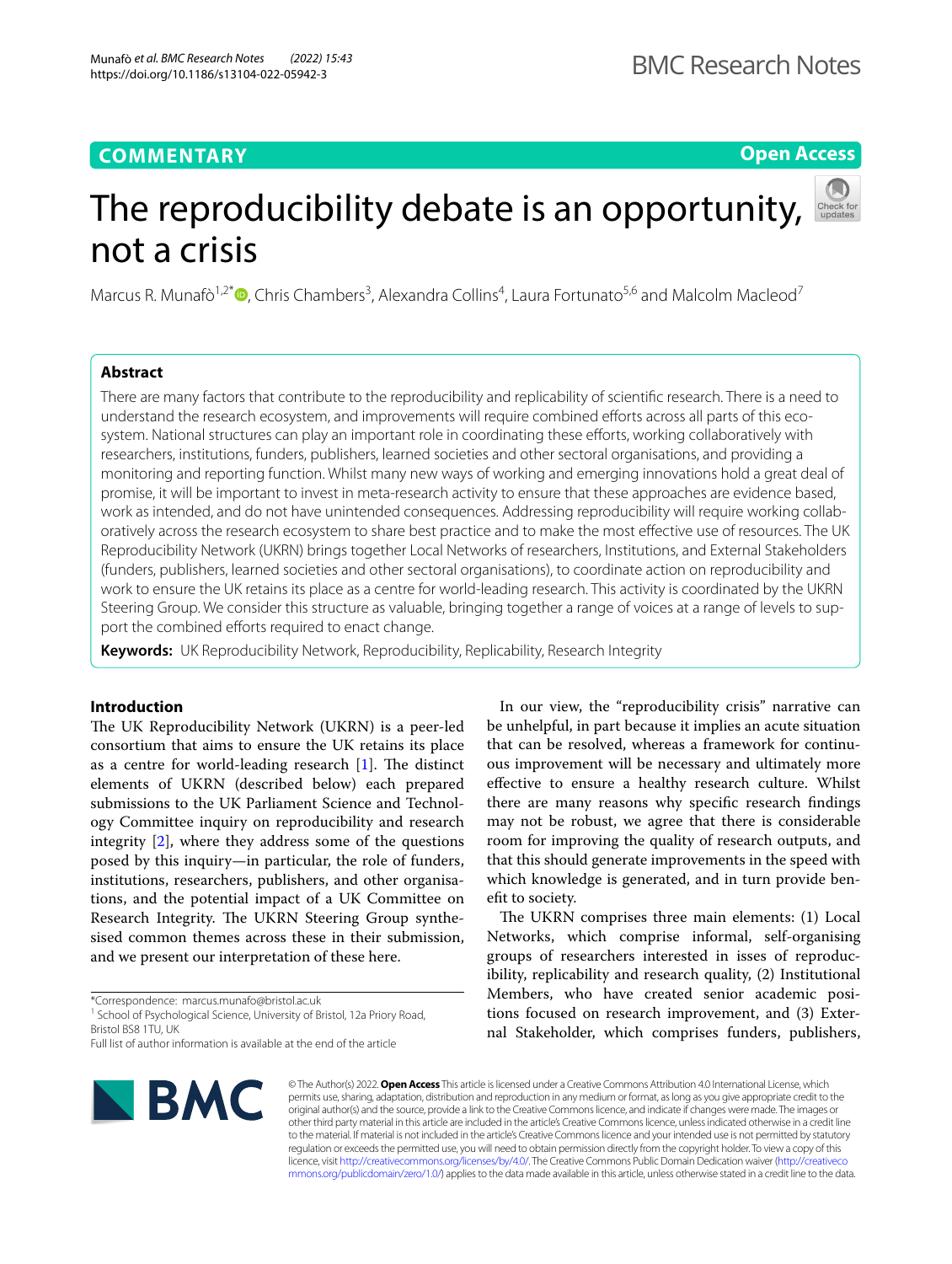learned societies and other sectoral organisations. The activity across and between these elements, as well as the overall strategic direction of UKRN, is coordinated by a Steering Group.

The UKRN structure reflects the inter-connected nature of the research ecosystem. It is also intended to ensure that initiatives aimed at improving research quality are *informed* by the voice of the grassroots research community and the needs of other stakeholders (e.g., funders), and that they are *coordinated*. It also represents an attempt to work collectively and collaboratively (rather than competitively). In our view, whilst a degree of competition is healthy, the extent to which academia has become hyper-competitive is problematic at both an individual and institutional level, and contributes to problems of low reproducibility and replicability.

## **Main text**

As we have written previously: "Modern research-intensive universities present a paradox. On the one hand, they are dynamic, vibrant institutions where researchers use cutting-edge methods to advance knowledge. On the other, their traditions, structures, and ways of working remain rooted in the nineteenth century model of the independent scientist" [[3\]](#page-2-2). In our view this underlying culture, where research groups operate efectively as artisanal small businesses, when combined with human cognitive biases and the current incentive structures, interact to contribute to problems of poor reproducibility and replicability.

The research ecosystem is therefore complex and highly interconnected. Incentives, for example, may be embodied in institutional hiring and promotion practices, but are also infuenced by the demands of research funders, the (explicit or implicit) requirements of journals and publishers, and the enthusiasm of researchers themselves to make discoveries that will advance their feld. In the majority of cases, these infuences are unconscious or implicit, and while introduced for the best of reasons, they often have unintended consequences that have a negative impact on research quality.

To bring about change, efforts will need to be coordinated across the research ecosystem [[4\]](#page-2-3). For example, open research practices (e.g., sharing data and code) will require supporting digital infrastructures, training in the skills necessary to make use of these infrastructures, mandates from funders and publishers to require open research practices where appropriate, monitoring of performance to create motivation for improvement (which in turn requires coordination across institutions, funders and publishers), and recognition of these practices in institutional hiring and promotion processes (again to create an incentive).

In other words, no one actor in the research ecosystem can bring about meaningful change on their own. Indeed, individual actors may place themselves at a disadvantage if they work in ways that beneft their research, if this is not aligned with what is rewarded within current incentive structures. For example, whilst there are advantages to individual researchers in engaging in open research practices [\[5](#page-2-4)], institutional recognition of this will be necessary for career advancement. And if this recognition is not sector-wide, then a researcher working in alignment with their own institutional framework may be at a relative disadvantage when moving to another institution if such practices are not valued there.

There is therefore a need—for example, through metaresearch activity—to understand how the research *system* afects the quality and robustness of research outputs, and consider how a programme of measures across different sectors can work in concert to improve research quality. We need to distinguish between *research* integrity (the processes, working practices and incentives that contribute to the quality of research outputs) and *researcher* integrity (i.e., the specific behaviour of individual researchers). Whilst both are important, we feel that focusing on the former (i.e., the system) will generate more benefts.

## **The need for coordination**

In our view, sectoral efforts to improve research quality across the research ecosystem require a focus on the research environment and the process of research. For example, open research practices are a possible means by which the quality of research can be improved. These practices also allow for more granular contributions to the research process (i.e., the component parts of a research workflow, such as the study protocol, data, analysis code, etc.) to be recognised. However, embedding and incentivising these practices will require coordination with researchers, institutions, funders, publishers, learned societies and a range of other sectoral organisations (including industry).

Critically, these efforts will require investment (e.g., in digital infrastructures and training to support open research practices), along with a more collaborative approach. Currently, local solutions (e.g., training, approaches to research assessment) are often developed by individual institutions and organisations. This is ineffcient and reduces interoperability if it leads to variation across institutions, when a common approach that draws on a common model may be more efficient and efective. To this end, UKRN is producing statements for institutional use, for rapid adaptation and adoption (<https://www.ukrn.org/common-statements/>). We are also developing train-the-trainer courses on open